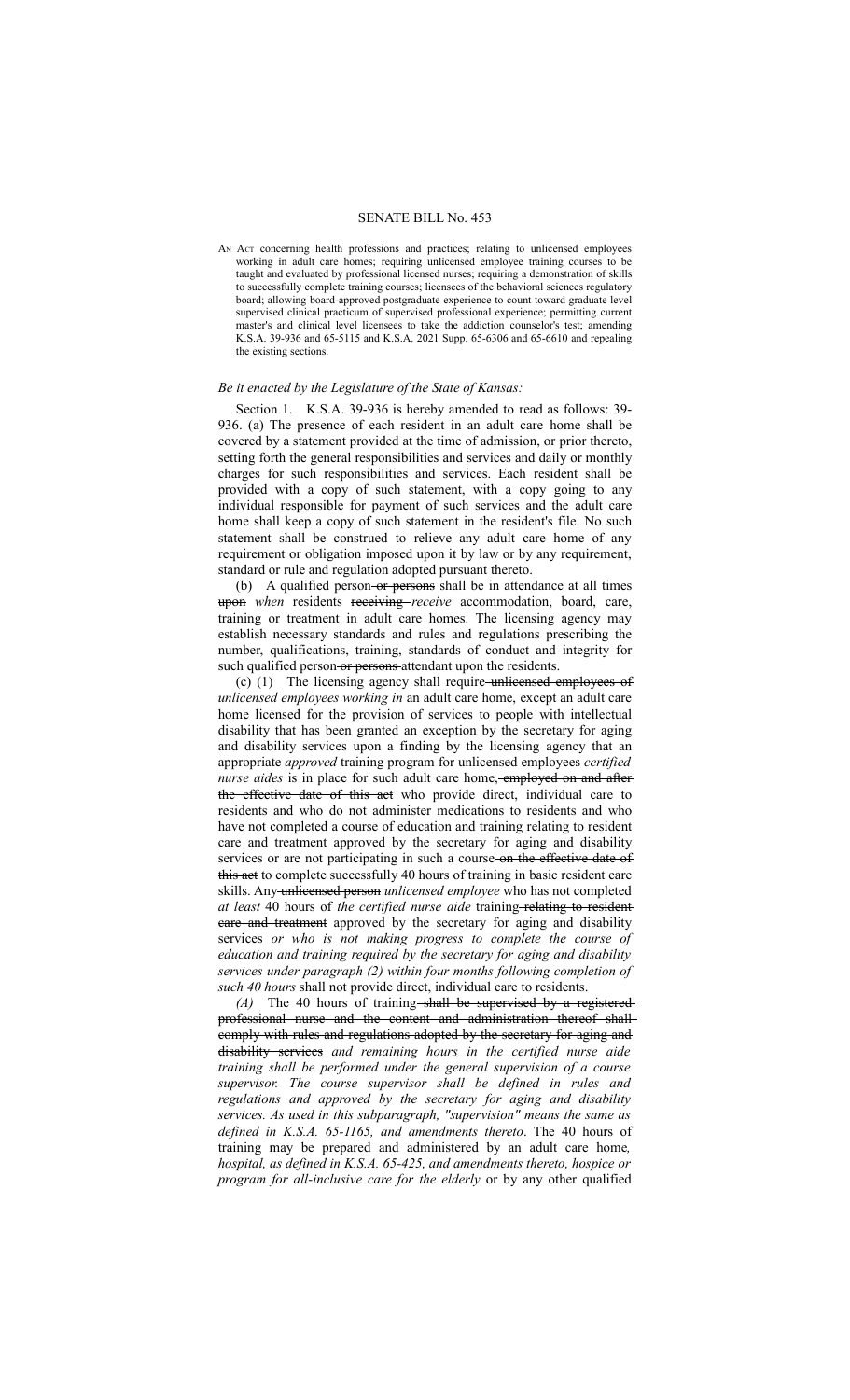person *course sponsor* and may be conducted on the premises of the adult care home*, hospital, hospice or program for all-inclusive care for the elderly*. The 40 hours of training required in this section shall be a part of any course of education and training *an approved certified nurse aide training course* required by the secretary for aging and disability services under subsection (c)(2).

*(B) Each instructor under the supervision of a course supervisor of the certified nurse aide training course shall be licensed to practice in Kansas and in good standing. As used in this subparagraph, "in good standing" includes the possession of a license, certificate or registration that is subject to probation or non-disciplinary conditions, limitations or restrictions, but does not include a license, certificate or registration that is revoked, canceled or surrendered or subject to pending license-related disciplinary action. If the records of the Kansas department for aging and disability services reflect that an individual has a prohibiting offense, such license, certificate or registration shall not be considered "in good standing." Any license, certificate or registration that is subject to disciplinary conditions, limitations or restrictions shall remain subject to such conditions, limitations or restrictions.*

*(C)* Training for paid nutrition assistants shall consist of at least eight hours of instruction, at a minimum, that meets the requirements of 42 C.F.R. § 483.160.

(2) The licensing agency may require unlicensed employees of *unlicensed employees working in* an adult care home, except an adult care home licensed for the provision of services to people with intellectual disability that has been granted an exception by the secretary for aging and disability services upon a finding by the licensing agency that an appropriate training program for-unlicensed employees *certified nurse aides* is in place for such adult care home, who provide direct, individual care to residents and who do not administer medications to residents and who do not meet the definition of paid nutrition assistant under K.S.A. 39-923(a)(27), and amendments thereto, after 90 days of employment to successfully complete an approved course of instruction and an examination relating to resident care and treatment as a condition to continued employment by an adult care home.

*(A)* A course of instruction may be prepared and administered by any adult care home*, hospital, as defined in K.S.A. 65-425, and amendments thereto, hospice or program for all-inclusive care for the elderly* or by any other qualified person. A course of instruction prepared and administered by an adult care home*, hospital, hospice or program for all-inclusive care for the elderly* may be conducted on the premises of the adult care home*, hospital, hospice or program for allinclusive care for the elderly* that prepared and that will administer the course of instruction.

*(B) As evidence of successful completion of the training course, such unlicensed employees shall demonstrate competency in a list of skills that are identified and prescribed by the secretary for aging and disability services. The skills demonstration shall be evaluated by a registered professional nurse licensed, including multistate licensure privilege, and in good standing in this state. Such registered professional nurse shall have at least one year of licensed nurse experience providing care for the elderly or chronically ill in a healthcare setting approved by the secretary for aging and disability services. As used in this subparagraph, "in good standing" includes the possession of a license, certificate or registration that is subject to probation or non-disciplinary conditions, limitations or restrictions, but does not include a license, certificate or registration that is*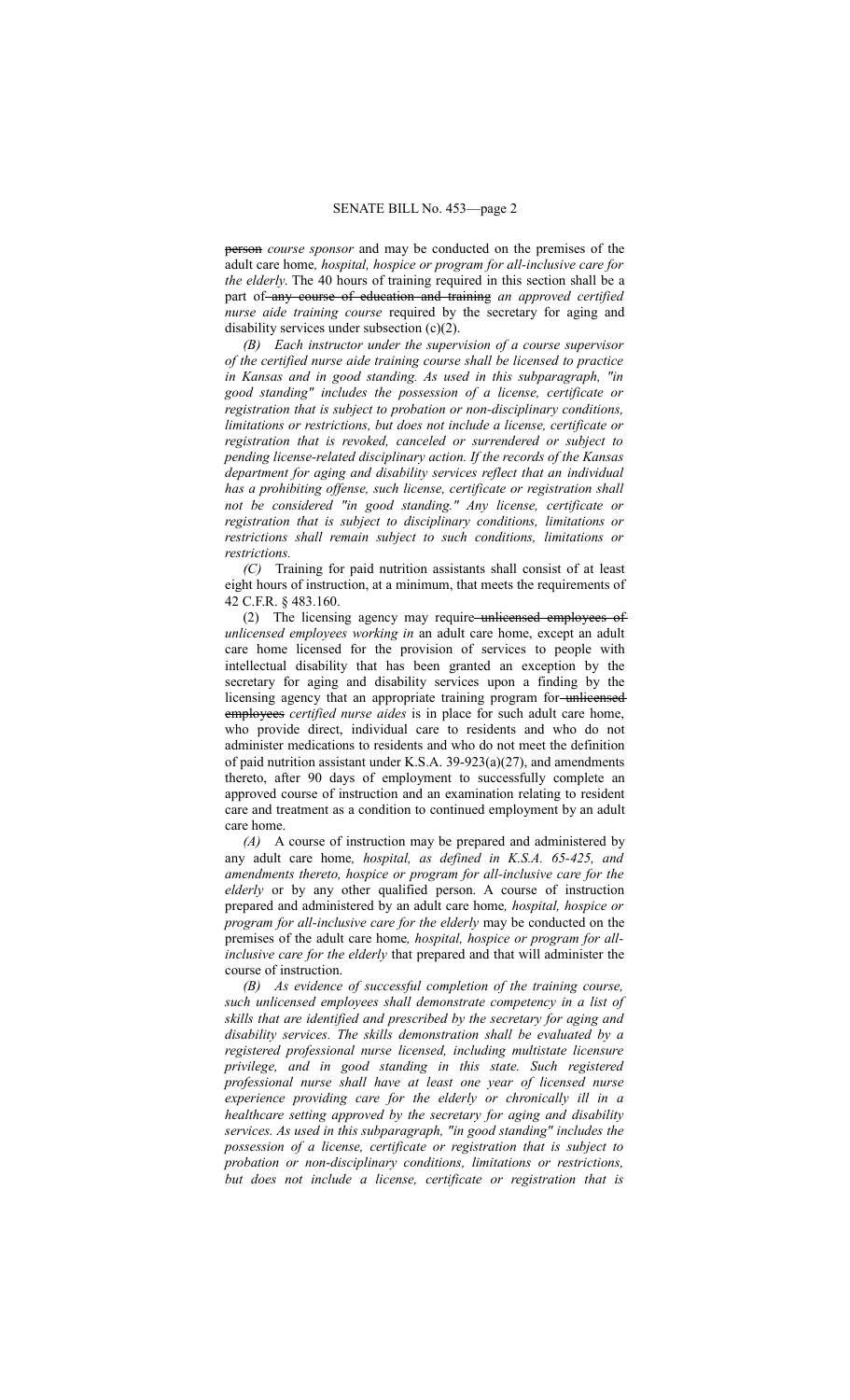*revoked, canceled or surrendered or subject to pending license-related disciplinary action. If the records of the Kansas department for aging and disability services reflect that an individual has a prohibiting offense, such license, certificate or registration shall not be considered "in good standing." Any license, certificate or registration that is subject to disciplinary conditions, limitations or restrictions shall remain subject to such conditions, limitations or restrictions.*

*(3)* The licensing agency shall not require unlicensed employees of *unlicensed employees working in* an adult care home who provide direct, individual care to residents and who do not administer medications to residents to enroll in any particular approved course of instruction as a condition to the taking of an examination, but the secretary for aging and disability services shall prepare guidelines for the preparation and administration of courses of instruction and shall approve or disapprove courses of instruction.

*(4)* Unlicensed employees of*Unlicensed employees working in* adult care homes who provide direct, individual care to residents and who do not administer medications to residents may enroll in any approved course of instruction and upon completion of the approved course of instruction shall be eligible to take an examination. The examination shall be*:*

*(A)* Prescribed by the secretary for aging and disability services, shall be*;*

*(B)* reasonably related to the duties performed by unlicensed employees of *unlicensed employees working in* adult care homes who provide direct, individual care to residents and who do not administer medications to residents*;* and shall be

*(C)* the same examination given by the secretary for aging and disability services to all unlicensed employees of *unlicensed employees working in* adult care homes who provide direct, individual care to residents and who do not administer medications.

(3)*(5)* The secretary for aging and disability services shall fix, charge and collect a fee to cover all or any part of the costs of the licensing agency under this subsection. The fee shall be fixed by rules and regulations of the secretary for aging and disability services. The fee shall be remitted to the state treasurer in accordance with the provisions of K.S.A. 75-4215, and amendments thereto. Upon receipt of each such remittance, the state treasurer shall deposit the entire amount in the state treasury to the credit of the health occupations credentialing fee fund created by K.S.A. 39-979, and amendments thereto.

(4)*(6)* The secretary for aging and disability services shall establish a state registry containing information about-unlicensedemployees of *certified nurse aides working in* adult care homes who provide direct, individual care to residents and who do not administer medications in compliance with the requirements pursuant to PL 100- 203, subtitle C, as amended November 5, 1990.

(5)*(7)* No adult care home shall use an individual as an unlicensed employee of the *working as a certified nurse aide in an* adult care home who provides direct, individual care to residents and who does not administer medications unless the facility has inquired of the state registry as to information contained in the registry concerning the individual.

(6)*(8) (A)* Beginning July 1, 1993, The adult care home must *shall* require any unlicensed employee of the *certified nurse aide working in an* adult care home who *to complete an approved refresher course if such employee:*

*(i)* Provides direct, individual care to residents and who*;*

*(ii)* does not administer medications*;* and who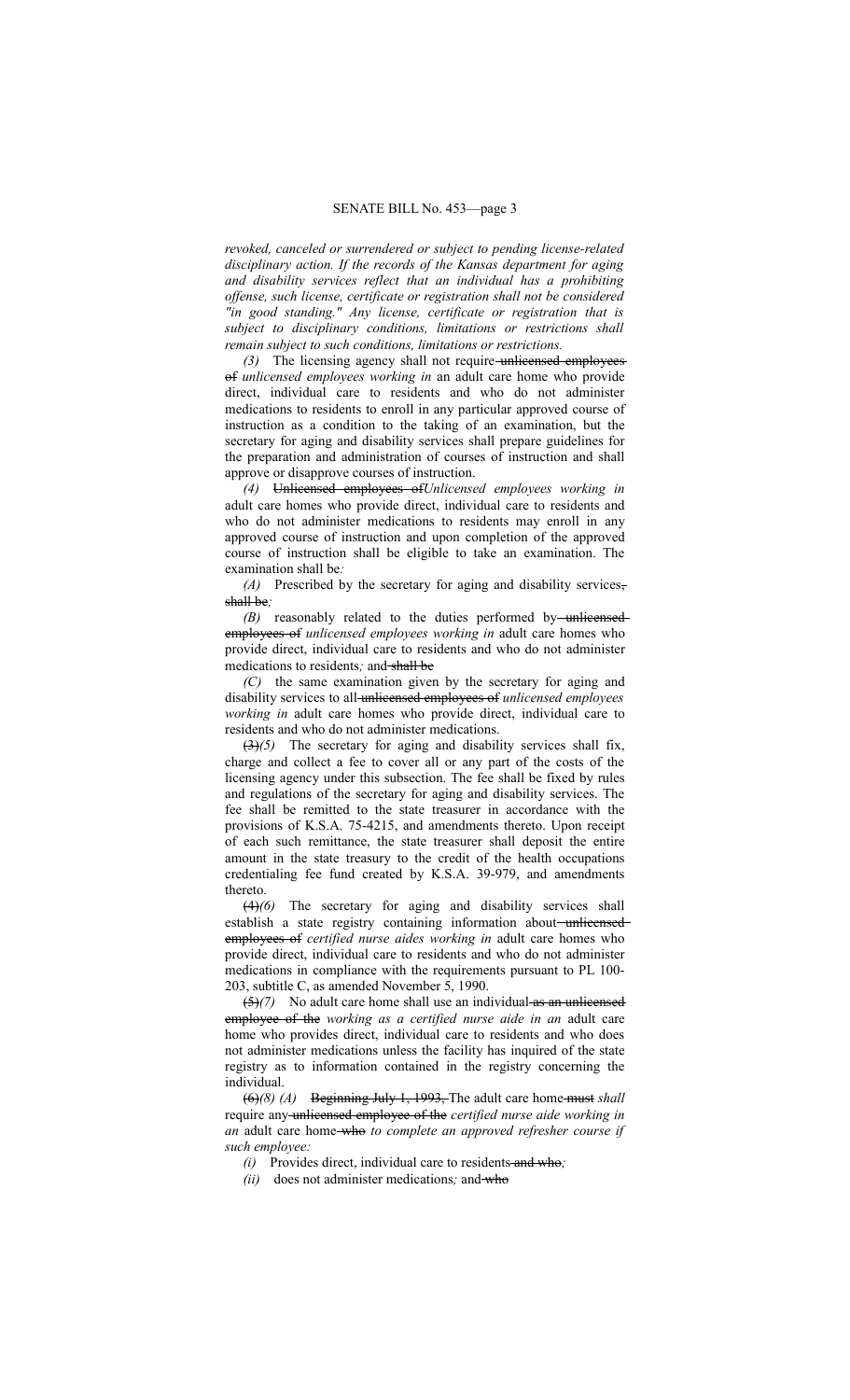*(iii)* since passing the examination required under paragraph  $(2)$ -of this subsection*,* has had a continuous period of 24 consecutive months during none of which *when* the unlicensed employee *certified nurse aide has not* provided direct, individual care to residents to complete an approved refresher course.

*(B)* The secretary for aging and disability services shall prepare guidelines for the preparation and administration of refresher courses and shall approve or disapprove courses.

(d) Any person who has been employed as an unlicensed employee of *a certified nurse aide working in* an adult care home in another state may be so employed in this state without an examination if the secretary for aging and disability services determines that such other state requires training or examination, or both, for such employees at least equal to that required by this state.

(e) All medical care and treatment shall be given under the direction of a physician authorized *person licensed by the state board of healing arts* to practice under the laws of this state *medicine and surgery* and shall be provided promptly as needed.

(f) No adult care home shall require as a condition of admission to or as a condition to continued residence in the adult care home that a person change from a supplier of medication needs of their choice to a supplier of medication selected by the adult care home. Nothing in this subsection  $(f)$  shall be construed to abrogate or affect any agreements entered into prior to the effective date of this act between the adult care home and any person seeking admission to or resident of the adult care home.

(g) Except in emergencies as defined by rules and regulations of the licensing agency and except as otherwise authorized under federal law, no resident may be transferred from or discharged from an adult care home involuntarily unless the resident or legal guardian of the resident has been notified in writing at least 30 days in advance of a transfer or discharge of the resident.

(h) No resident who relies in good faith upon spiritual means or prayer for healing shall, if such resident objects thereto, be required to undergo medical care or treatment.

Sec. 2. K.S.A. 65-5115 is hereby amended to read as follows: 65- 5115. (a) The secretary may require, as a condition to continued employment by a home health agency that home health aides, within 90 days of employment, successfully complete an approved course of instruction and take and satisfactorily pass an examination prescribed by the secretary.

(b) A course of instruction for home health aides may be prepared and administered by any home health agency or by any other qualified person. A course of instruction prepared and administered by a home health agency may be conducted on the premises of the home health agency which *that* prepared and which will administer the course of instruction. The secretary shall not require home health aides to enroll in any particular approved course of instruction, but the secretary shall prepare guidelines for the preparation and administration of courses of instruction and shall approve or disapprove courses of instruction.

(c) The secretary may *shall* not require that home health aides complete the course of instruction and pass the examination established pursuant to K.S.A.  $-39-936(e)(3)$  39-936(c)(5), and amendments thereto, before enrolling in an approved course of instruction authorized by this section. Home health aides may enroll in any approved course of **instruction** 

(d) The examination required—under by this section shall be prescribed by the secretary and shall be reasonably related to the duties performed by home health aides. The same examination shall be given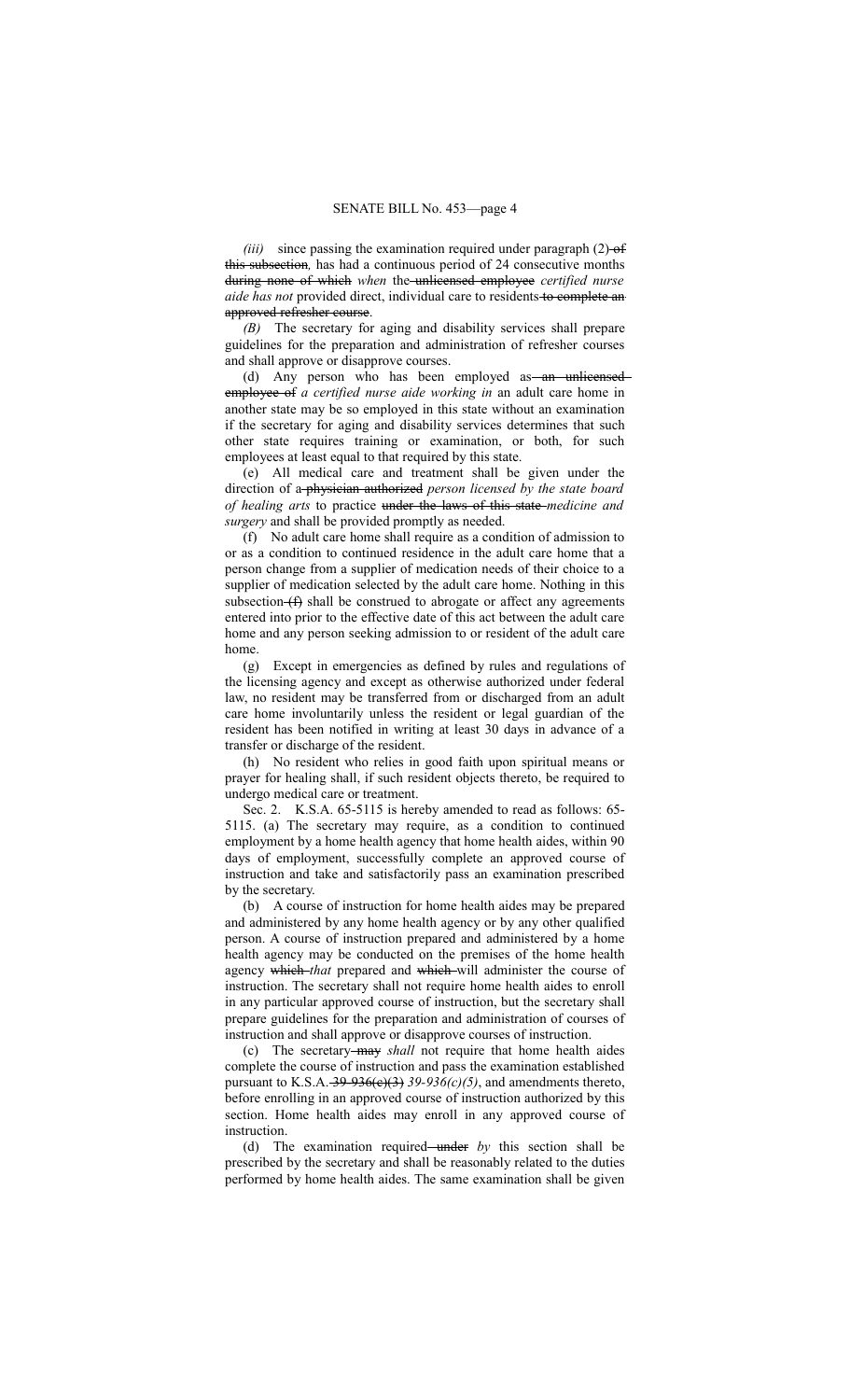by the secretary to all home health aides.

(e) The secretary shall fix, charge and collect an examination fee to cover all or any part of the cost of the examination required undersubsection (a) *by this section*. The examination fee shall be fixed by rules and regulations of the secretary. The examination fee shall be deposited in the state treasury and credited to the state general fund.

Sec. 3. K.S.A. 2021 Supp. 65-6306 is hereby amended to read as follows: 65-6306. (a) The board shall issue a license as a baccalaureate social worker to an applicant who has:

(1) A baccalaureate degree from an accredited college or university, including completion of a social work program recognized and approved by the board, pursuant to rules and regulations adopted by the board;

(2) passed an examination approved by the board for this purpose; and

(3) satisfied the board that the applicant is a person who merits the public trust.

(b) The board shall issue a license as a master social worker to an applicant who has:

(1) *Except as provided in subsection (f),* a master's degree from an accredited college or university, including completion of a social work program recognized and approved by the board, pursuant to rules and regulations adopted by the board;

(2) passed an examination approved by the board for this purpose; and

(3) satisfied the board that the applicant is a person who merits the public trust.

(c) The board shall issue a license in one of the social work specialties to an applicant who has:

(1) A master's or doctor's degree from an accredited graduate school of social work, including completion of a social work program recognized and approved by the board, pursuant to rules and regulations adopted by the board;

(2) had two years of full-time post-master's or post-doctor's degree experience under the supervision of a licensed social worker in the area of the specialty in which such applicant seeks to be licensed;

(3) passed an examination approved by the board for this purpose; and

(4) satisfied the board that the applicant is a person who merits the public trust.

(d) (1) The board shall issue a license as a specialist clinical social worker to an applicant who:

(A) Has met the requirements of subsection (c);

(B) has completed 15 credit hours as part of or in addition to the requirements under subsection (c) supporting diagnosis or treatment of mental disorders with use of the American psychiatric association's diagnostic and statistical manual, through identifiable study of the following content areas: Psychopathology, diagnostic assessment, interdisciplinary referral and collaboration, treatment approaches and professional ethics;

(C) has completed a graduate level supervised clinical practicum of supervised professional experience*,* including psychotherapy and assessment, integrating diagnosis and treatment of mental disorders with use of the American psychiatric association's diagnostic and statistical manual *or additional postgraduate supervised experience as determined by the board*;

(D) has completed as part of or in addition to the requirements of subsection (c) not less than two years of postgraduate supervised professional experience*,* in accordance with a clinical supervision plan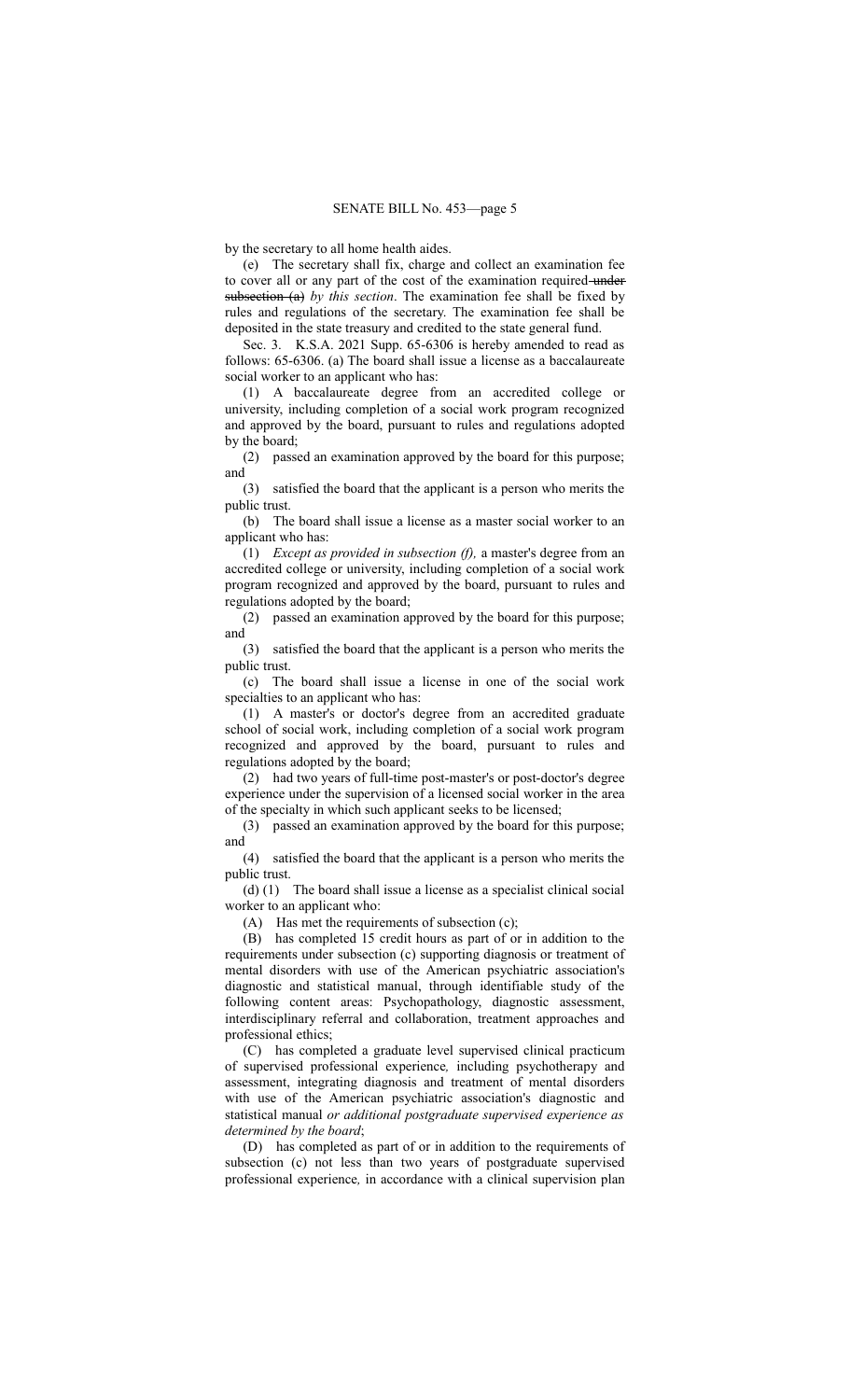approved by the board of not less than 3,000 hours of supervised professional experience including at least 1,500 hours of direct client contact conducting psychotherapy and assessments with individuals, couples, families or groups and not less than 100 hours of face-to-face clinical supervision, as defined by the board in rules and regulations, including not less than 50 hours of individual supervision, except that the board may waive the requirement that such supervision be face-toface upon a finding of extenuating circumstances, integrating diagnosis and treatment of mental disorders with use of the American psychiatric association's diagnostic and statistical manual;

(E) for persons earning a degree under subsection (c) prior to July 1, 2003, in lieu of the education and training requirements under subparagraphs (B) and (C), has completed the education requirements for licensure as a specialist clinical social worker in effect on the day immediately preceding the effective date of this act;

(F) for persons who apply for and are eligible for a temporary license to practice as a specialist clinical social worker on the day immediately preceding the effective date of this act, in lieu of the education and training requirements under subparagraphs (B), (C) and (D), has completed the education and training requirements for licensure as a specialist clinical social worker in effect on the day immediately preceding the effective date of this act;

(G) has passed an examination approved by the board; and

(H) has paid the application fee.

(2) A licensed specialist clinical social worker may engage in the social work practice and is authorized to diagnose and treat mental disorders specified in the edition of the diagnostic and statistical manual of mental disorders of the American psychiatric association designated by the board by rules and regulations. When a client has symptoms of a mental disorder, a licensed specialist clinical social worker shall consult with the client's primary care physician or psychiatrist to determine if there may be a medical condition or medication that may be causing or contributing to the client's symptoms of a mental disorder. A client may request in writing that such consultation be waived and such request shall be made a part of the client's record. A licensed specialist clinical social worker may continue to evaluate and treat the client until such time that the medical consultation is obtained or waived.

(3) Notwithstanding any other provision of this subsection, a licensed master social worker who has provided to the board an acceptable clinical supervision plan for licensure as a specialist clinical social worker prior to the effective date of this act shall be licensed as a specialist clinical social worker under this act upon completion of the requirements in effect for licensure as a specialist clinical social worker at the time the acceptable training plan is submitted to the board.

(4) A person licensed as a specialist clinical social worker on the day immediately preceding the effective date of this act shall be deemed to be a licensed specialist clinical social worker under this act. Such person shall not be required to file an original application for licensure as a specialist clinical social worker under this act.

(e) The board shall adopt rules and regulations establishing the criteria which *that* a social work program of a college or university shall satisfy to be recognized and approved by the board under this section. The board may send a questionnaire developed by the board to any college or university conducting a social work program for which the board does not have sufficient information to determine whether the program should be recognized and approved by the board and whether the program meets the rules and regulations adopted under this section. The questionnaire providing the necessary information shall be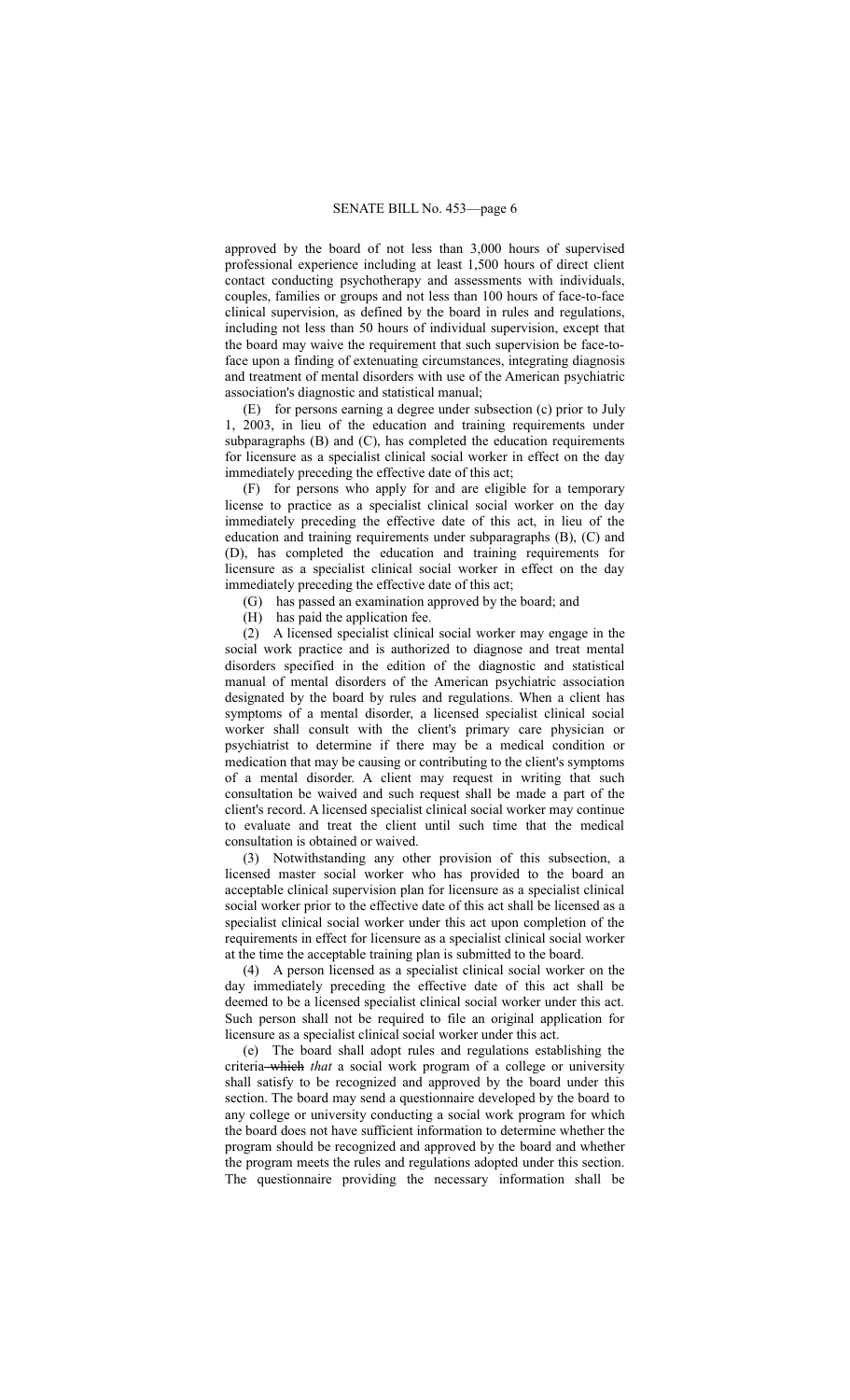completed and returned to the board in order for the program to be considered for recognition and approval. The board may contract with investigative agencies, commissions or consultants to assist the board in obtaining information about a social work program of a college or university. In entering such contracts the authority to recognize and approve a social work program of a college or university shall remain solely with the board.

*(f) (1) Notwithstanding any pending candidacy for accreditation of the masters of social work program at Fort Hays state university, the board shall:*

*(A) Accept a master's degree from such program as from an accredited college or university for the purpose of issuing a license as a master social worker to an applicant under subsection (b); and*

*(B) not impose any additional or alternative requirements to accreditation upon an applicant with such degree based on such program's pending candidacy for accreditation.*

*(2) The provisions of this subsection shall apply retroactively and shall expire on July 1, 2023.*

Sec. 4. K.S.A. 2021 Supp. 65-6610 is hereby amended to read as follows: 65-6610. (a) An applicant for licensure as an addiction counselor shall furnish evidence that the applicant:

(1) Has attained 21 years of age;

(2) (A) has completed at least a baccalaureate degree from an addiction counseling program that is part of a college or university approved by the board;

(B) has completed at least a baccalaureate degree from a college or university approved by the board. As part of, or in addition to, the baccalaureate degree coursework, such applicant shall also complete a minimum number of semester hours of coursework on substance use disorders as approved by the board; or

(C) is currently licensed in Kansas as a licensed baccalaureate social worker and has completed a minimum number of semester hours of coursework on substance use disorders as approved by the board*; or*

*(D) is currently licensed in Kansas by the board as a master social worker, specialist clinical social worker, professional counselor, clinical professional counselor, marriage and family therapist, clinical marriage and family therapist, master's level psychologist, clinical psychotherapist or psychologist. Such licensees shall be eligible to take the examination as required by paragraph (3)*;

(3) has passed an examination approved by the board;

(4) has satisfied the board that the applicant is a person who merits the public trust; and

(5) has paid the application fee established by the board under K.S.A. 65-6618, and amendments thereto.

(b) Applications for licensure as a master's addiction counselor shall be made to the board on a form and in the manner prescribed by the board. Each applicant shall furnish evidence satisfactory to the board that the applicant:

(1) (A) Has attained 21 years of age;

(B) (i) has completed at least a master's degree from an addiction counseling program that is part of a college or university approved by the board;

(ii) has completed at least a master's degree from a college or university approved by the board. As part of or in addition to the master's degree coursework, such applicant shall also complete a minimum number of semester hours of coursework supporting the diagnosis and treatment of substance use disorders as approved by the board; or

(iii) is currently licensed in Kansas as a licensed master social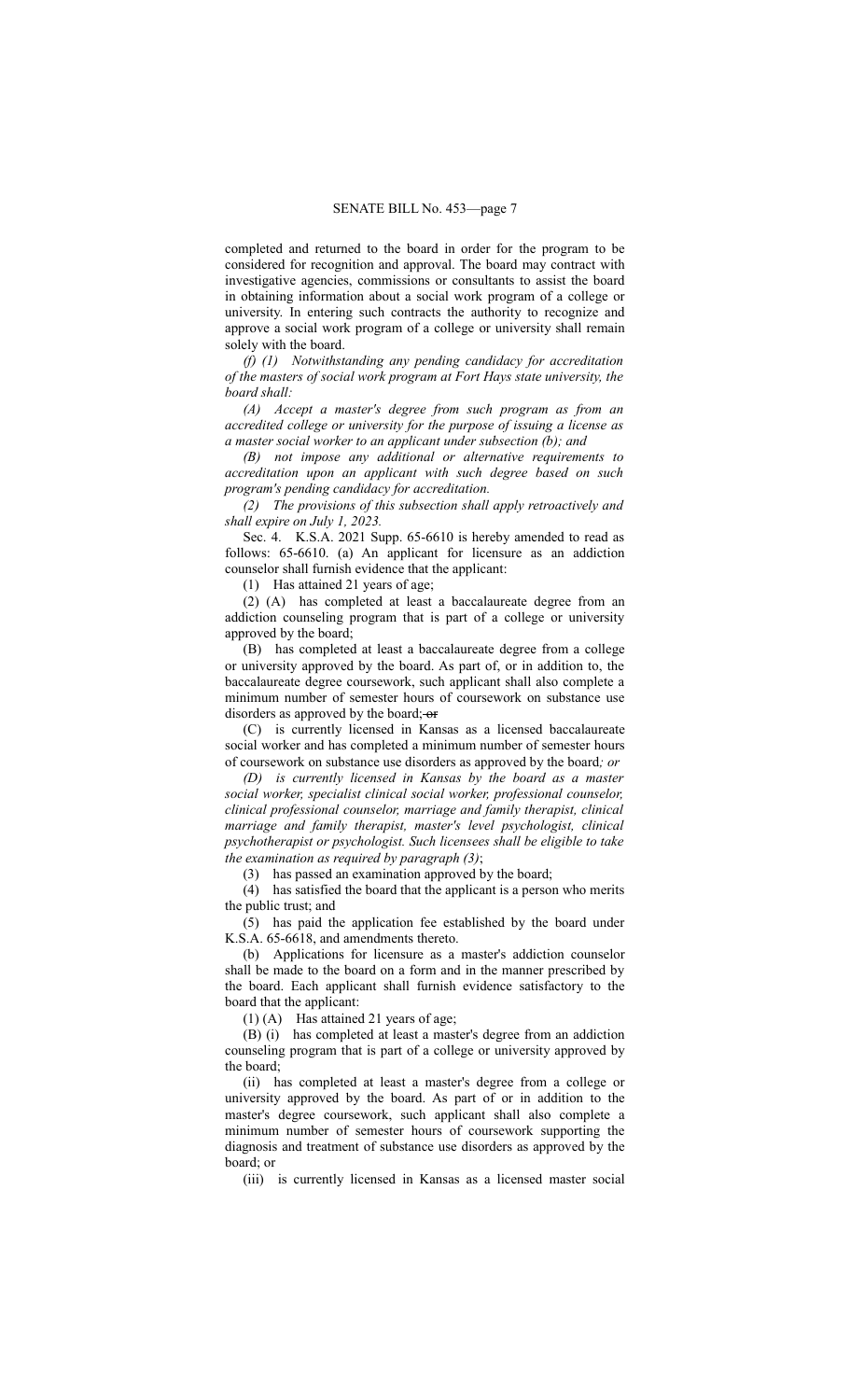worker, licensed professional counselor, licensed marriage and family therapist or licensed master's level psychologist;

(C) has passed an examination approved by the board;

(D) has satisfied the board that the applicant is a person who merits the public trust; and

(E) has paid the application fee fixed under K.S.A. 65-6618, and amendments thereto; or

(2) (A) has met the following requirements on or before July 1, 2016:

(i) Holds an active license by the board as an addiction counselor; and

(ii) has completed at least a master's degree in a related field from a college or university approved by the board; and

(B) has completed six hours of continuing education in the diagnosis and treatment of substance use disorders during the three years immediately preceding the application date.

(c) Applications for licensure as a clinical addiction counselor shall be made to the board on a form and in the manner prescribed by the board. Each applicant shall furnish evidence satisfactory to the board that the applicant:

(1) Has attained 21 years of age;

(2) (A) (i) has completed at least a master's degree from an addiction counseling program that is part of a college or university approved by the board; and

(ii) has completed not less than two years of postgraduate supervised professional experience in accordance with a clinical supervision plan approved by the board of not less than 3,000 hours of supervised professional experience*,* including at least 1,500 hours of direct client contact conducting substance abuse assessments and treatment with individuals, couples, families or groups and not less than 100 hours of face-to-face clinical supervision, as defined by the board in rules and regulations, including not less than 50 hours of individual supervision, except that the board may waive the requirement that such supervision be face-to-face upon a finding of extenuating circumstances, integrating diagnosis and treatment of substance use disorders with use of the diagnostic and statistical manual of mental disorders of the American psychiatric association, except that the board may waive  $\frac{1}{2}$  of the hours required by this clause for an individual who has a doctoral degree in addiction counseling or a related field approved by the board and who completes the required  $\frac{1}{2}$  of the hours in not less than one year of supervised professional experience; or

(B) (i) has completed at least a master's degree from a college or university approved by the board. As part of or in addition to the master's degree coursework, such applicant shall also complete a minimum number of semester hours of coursework supporting the diagnosis and treatment of substance use disorders as approved by the board; and

(ii) has completed not less than two years of postgraduate supervised professional experience in accordance with a clinical supervision plan approved by the board of not less than 3,000 hours of supervised professional experience*,* including at least 1,500 hours of direct client contact conducting substance abuse assessments and treatment with individuals, couples, families or groups and not less than 100 hours of face-to-face clinical supervision, as defined by the board in rules and regulations, including not less than 50 hours of individual supervision, except that the board may waive the requirement that such supervision be face-to-face upon a finding of extenuating circumstances, integrating diagnosis and treatment of substance use disorders with use of the diagnostic and statistical manual of mental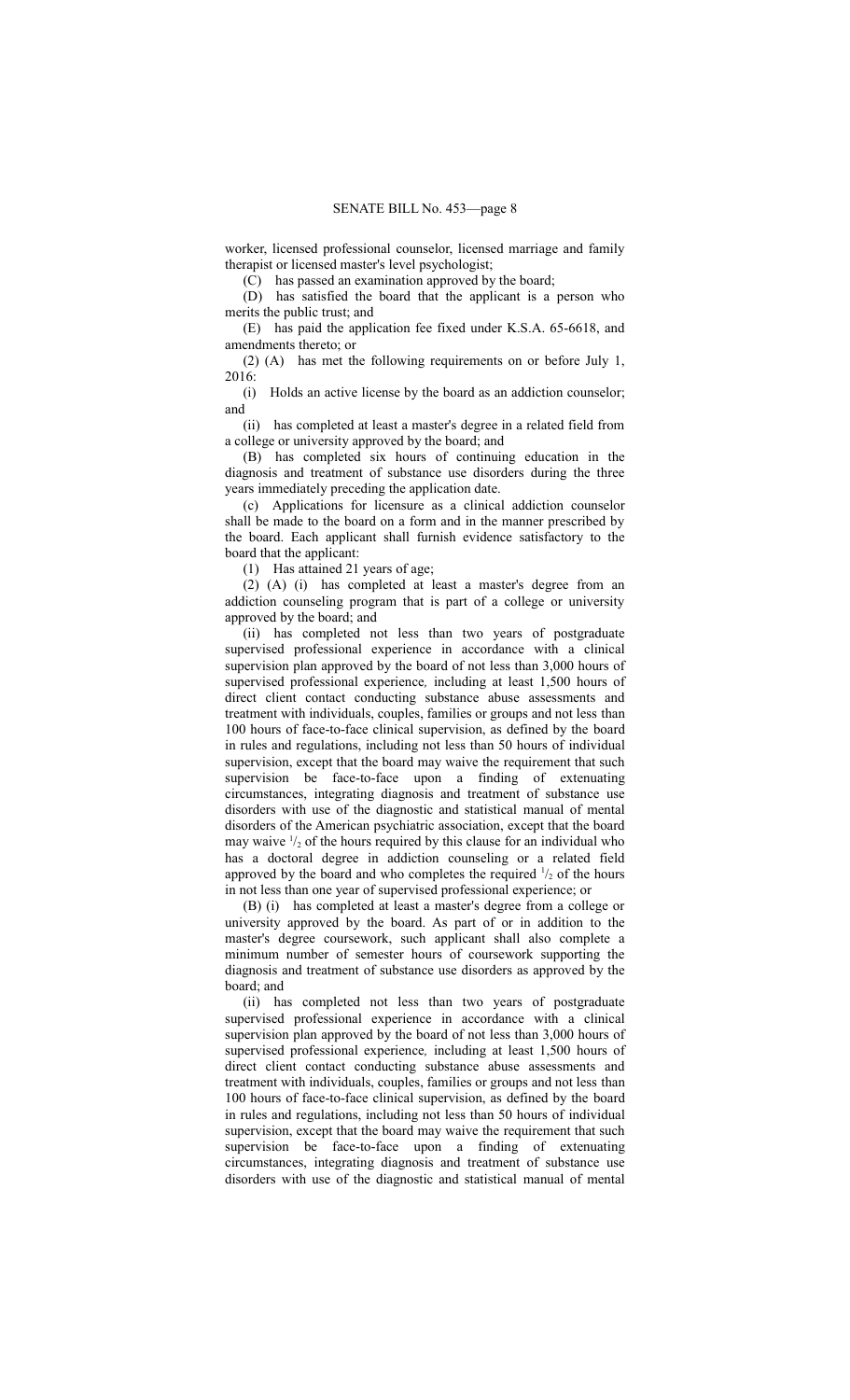disorders of the American psychiatric association, except that the board may waive  $\frac{1}{2}$  of the hours required by this clause for an individual who has a doctoral degree in addiction counseling or a related field approved by the board and who completes the required  $\frac{1}{2}$  of the hours in not less than one year of supervised professional experience; or

(C) (i) has completed a master's degree from a college or university approved by the board and is licensed by the board as a licensed master's addiction counselor; and

(ii) has completed not less than two years of postgraduate supervised professional experience in accordance with a clinical supervision plan approved by the board of not less than 3,000 hours of supervised professional experience*,* including at least 1,500 hours of direct client contact conducting substance abuse assessments and treatment with individuals, couples, families or groups and not less than 100 hours of face-to-face clinical supervision, as defined by the board in rules and regulations, including not less than 50 hours of individual supervision, except that the board may waive the requirement that such supervision be face-to-face upon a finding of extenuating circumstances, integrating diagnosis and treatment of substance use disorders with use of the diagnostic and statistical manual of mental disorders of the American psychiatric association, except that the board may waive  $\frac{1}{2}$  of the hours required by this clause for an individual who has a doctoral degree in addiction counseling or a related field approved by the board and who completes the required  $\frac{1}{2}$  of the hours in not less than one year of supervised professional experience; or

(D) is currently licensed in Kansas as a licensed psychologist, licensed specialist clinical social worker, licensed clinical professional counselor, licensed clinical psychotherapist or licensed clinical marriage and family therapist and provides to the board an attestation from a professional licensed to diagnose and treat mental disorders, or substance use disorders, or both, in independent practice or licensed to practice medicine and surgery stating that the applicant is competent to diagnose and treat substance use disorders;

(3) has passed an examination approved by the board;

(4) has satisfied the board that the applicant is a person who merits the public trust; and

(5) has paid the application fee fixed under K.S.A. 65-6618, and amendments thereto.

Sec. 5. K.S.A. 39-936 and 65-5115 and K.S.A. 2021 Supp. 65- 6306 and 65-6610 are hereby repealed.